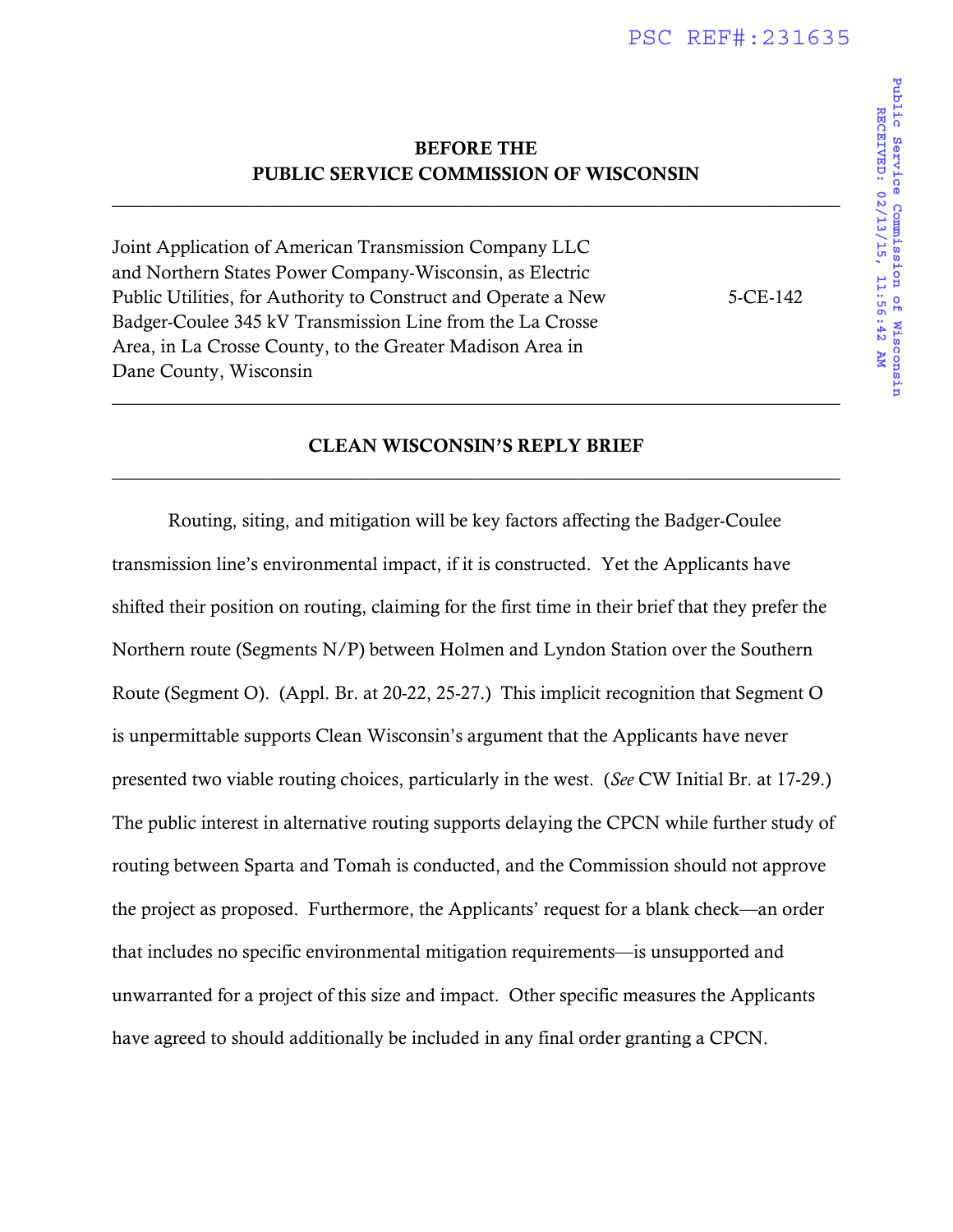#### I. ARGUMENT

A. *Routing for the Badger Coulee Transmission Line As Proposed is Not in the Public Interest.*

The Applicants emphasize the "extensive" process the Badger-Coulee transmission project has received. (Appl. Br. at 18.) Assuming this characterization is correct, it is all the more puzzling why the Applicants only developed one even potentially viable route on the line's western half that still poses significant planning and siting hurdles. While the Applicants' recent recognition that Segment O does not well fit the criteria in Wis. Stat. §§ 1.12 and 196.491(3)(d) is welcome, it demonstrates that there has never been well-developed choices for routing in the west. Given the paucity of viable routing options, no CPCN should be approved until routing receives further study and the Commission can decide, on a more informed basis, whether Applicants' or alternative routing satisfies the public interest, uses existing ROW to the maximum extent practicable, and avoids undue adverse impact on environmental factors. Wis. Stat. §§ 1.12(6) and 196.491(3)(d)3., 3r., 4.

#### 1. The Applicants Have Not Proposed Multiple Viable Routes.

The Applicants professed no routing preference west of Lyndon Station in their application (Ex.-Applicants-Henn-1, Application at 47, Ref.#204860) and prefiled testimony (Direct-Applicants-Henn-11:7-21). Applicants' brief walks a fine line of presenting Segments N/P as the now-obvious choice while claiming Segment O was always a viable route in the west. Yet Segment O was never a good routing option, and the remaining routing option of Segments N/P still present difficult choices.

As Applicants note, Segment O takes a "cross-country path" through the hilly Coulee region, impacting residences and farms. (Appl. Br. at 3, 20-21, 25-26.) The terrain is "challenging" from a constructability and access standpoint. (*Id*. at 21.) Perhaps most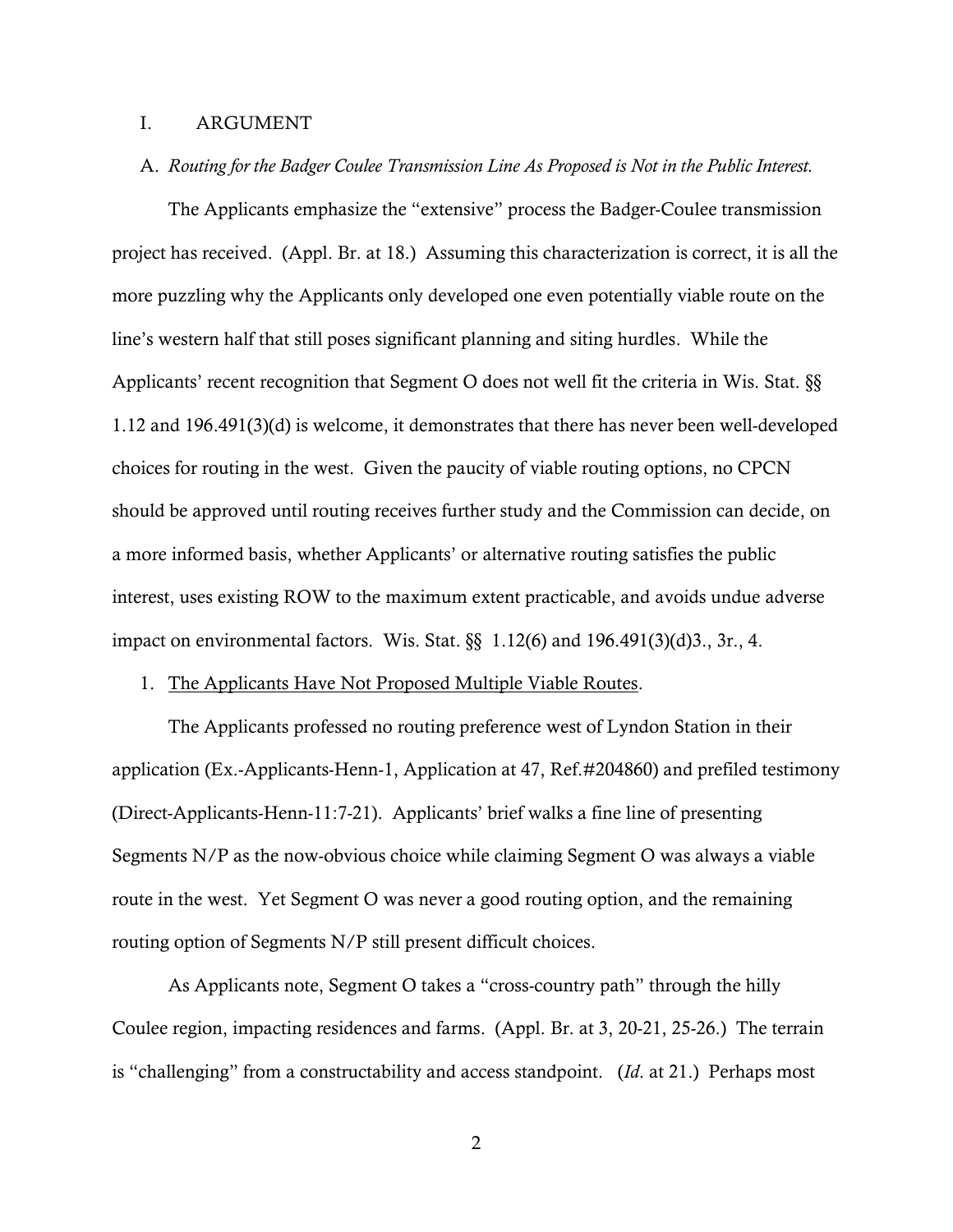fatally, Segment O does not use existing corridors well—only 59% by length and 35% by area—and when it does, the corridors are not high-priority. (*Id*. at 20.) These figures cannot be considered compliant with the directive that new electric transmission facilities follow existing utility corridors "to the greatest extent feasible" Wis. Stat. § 1.12(6)(a), or that existing rights-of-way are used to the extent practicable and the routing and design minimizes environmental impacts, Wis. Stat. § 196.491(3)(d)3r.

Notwithstanding these drawbacks, Applicants state in their brief that Segment O was permittable all along. (Appl. Br. at 30.) The only evidence Applicants cite for this proposition is their own unsupported and conclusory statement. (*Id*., citing Direct-Applicants-Holtz-27:7-12.)<sup>1</sup> This is not substantial evidence. *Cornwell Pers. Assocs. Ltd. v. LIRC*, 175 Wis. 2d 537, 544, 499 N.W.2d 705, 707 (Ct. App. 1993). To the extent Applicants have attempted to claim Segment O is permittable in their testimony, these claims are unsupported and uncredible. For example, Peter Holtz's statement that the Amish community on Segment O is located on a "major existing infrastructure corridor" (Sur-surrebuttal-Appliants-Holtz-3) was completely false. (CW Br. at  $23-24$ .)<sup>2</sup> Indeed, the Applicants' recent statements in briefing and recognition that Segment O is more "crosscountry" belies this testimony. Meanwhile, Clean Wisconsin and other parties to this docket have shown at length, and with citations to substantial record evidence, why Segment O was never permittable under Wis. Stat. § 196.491(3)(d) for environmental,

 $11$  The only other issue specific to Segment O the Applicants have tried to address is the City of Onalaska's concern regarding their airport and city infrastructure. (Appl. Br. at 30-31.) This response only partially addresses City's concerns, which also relate to parks, greenspace, archeological sites, and land use plan. (*See* City of Onalaska Br. at 7-8.)

<sup>&</sup>lt;sup>2</sup> The Amish are congregated in Segments O13-O15, which contain no existing corridor, and the closest existing infrastructure is only a 69 kV line. Surrebuttal-PSC-Zuelsdorff-8:7-19; Transcript Vol. 8 at 245:14-25 (testimony of Peter Holtz).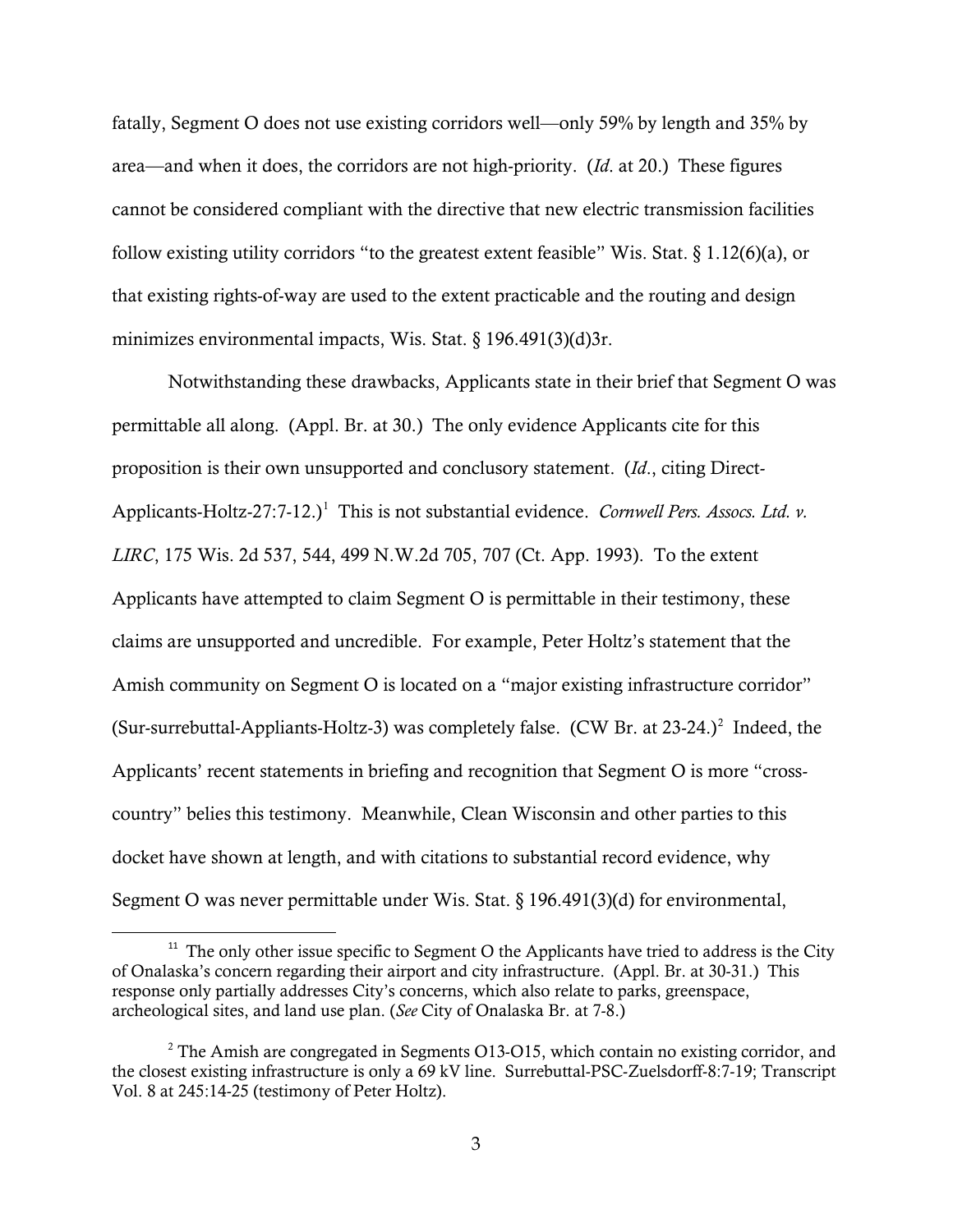cultural, and other reasons. (*E.g*., CW Br. at 23-28; Concerned Citizens of Highway 33 Brief, Ref. #231341<sup>3</sup>; City of Onalaska Br. at 3-5; *see also* Surrebuttal-PSC-Zuelsdorff-7:6-8:19.) Segment O is not, and never was, permittable under Wis. Stat. §§ 196.491(3)(d) or 1.12(6).

While Segment O is plainly unpermittable, Segments P/N are still not an easy alternative. The two combined segments are long (112 miles) and costly (over \$315 million). (Appl. Br. at 26; Ex.-PSC-Weiss-1 at 35, 388-89.) They impact hundreds of acres of forest and wetlands and, it follows, habitat. (*Id*.; Direct-DNR-Rowe-5:19-6:6-7.) Segment N would erect towers along Interstate 94 and require the Department of Transportation to abandon several scenic easements that thousands of travelers enjoy every day. (Direct-CW-Howe-15:8-10; Ex.-PSC-Weiss-1, Vol. 1 at 151-52.) The Holland Neighborhood Preservation Association and Town of Holland have well explained the significant burden the Badger-Coulee Transmission Line would place on residents in Segment P and local land use planning, not to mention the New Amsterdam Grasslands and Holland Sand Prairie. (HNPA Initial Brief; Town of Holland Initial Brief; *see also* Initial Brief of Steve and Jane Powers, Mauston, Ref. #230694.) The Town of Middleton has identified similar concerns on the east end of the line. (Initial Post-Hr'g Br. of the Town of Middleton at 2-17.) Segments P/N do use more existing corridor than Segment O, but this is not the same as having no impact.

<sup>&</sup>lt;sup>3</sup> This brief was refiled with Concerned Citizens of Highway 33's Response to Applicants' Motion to Strike, which was a corrected version of the original brief filed at Ref. #230752. The corrected version was accepted by Order dated Feb. 12, 2015 (Ref.#231488).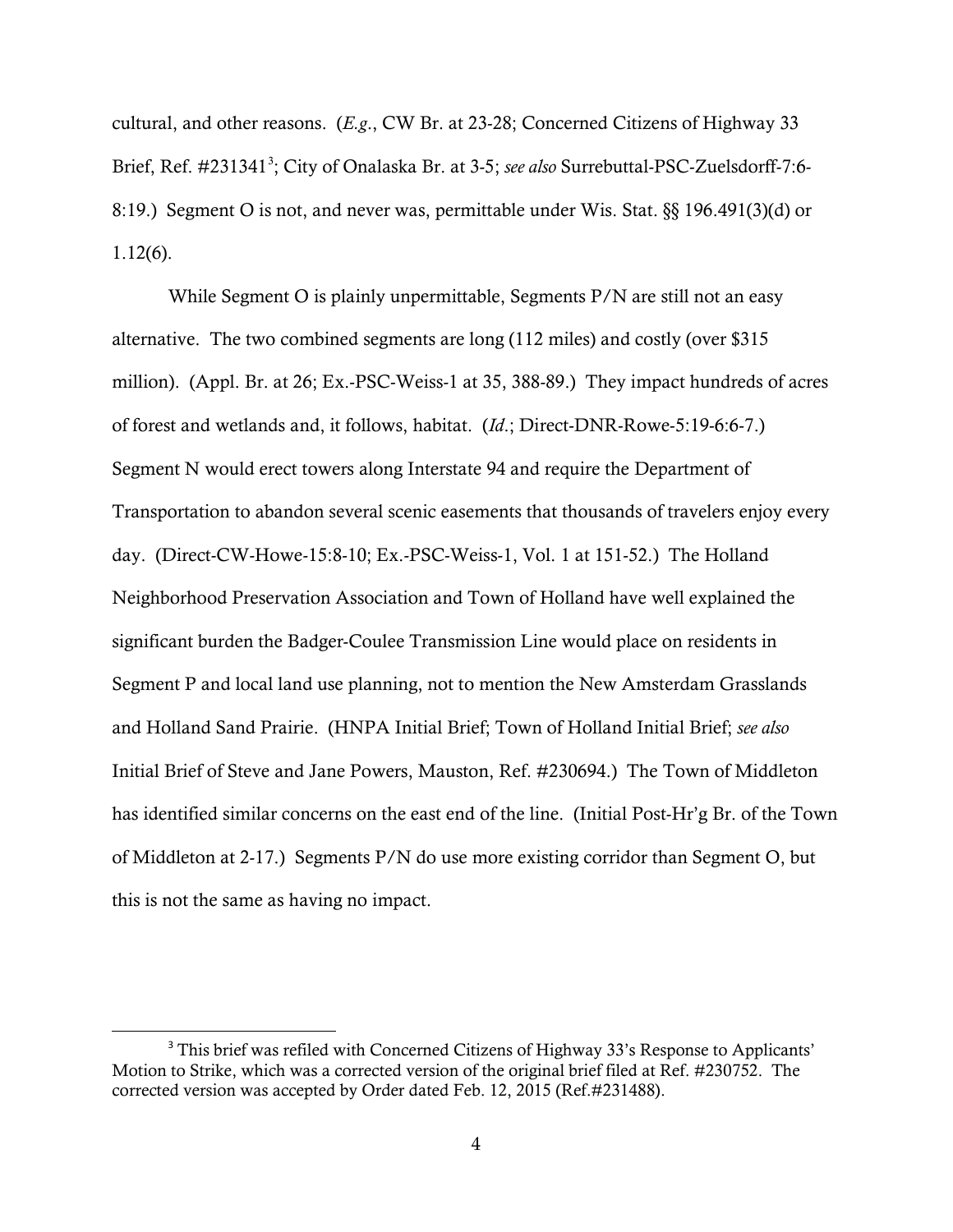While combined Segment  $P/N$  is the lesser of two evils, that does not mean this routing option satisfies all the criteria in Wis. Stat. §§ 196.491(3)(d) or 1.12(6), or that another route would not fit the criteria better.

#### 2. The Applicants' Objections to Alternative Routing are Unsubstantiated.

Because the routing choices the Applicants have presented to the Commission and the public are inadequate and not in the public interest considering potential alternative routing and environmental factors, Clean Wisconsin has urged the Commission to order further study of other options, particularly between the cities of Sparta and Tomah. (CW Br. at 12-13, 18-24.) The Applicants protest that alternative routing is not feasible and would cause unacceptable delay, but these protests are unsupported and should be rejected.

As Clean Wisconsin previously observed, the Applicants prematurely rejected routing options between Sparta and Tomah that could avoid most of Segment O's and Segment N/P's worst impacts. (*Id*.) Interestingly, the Applicants' brief minimizes the primary objection they have raised about routing in this area to date—tower height restrictions associated with Fort McCoy—and claim their real concerns here are about impacts to the environment, residential development, lack of existing infrastructure routes, limits on right-of-way rights, constructability, and cost. (Appl. Br. at 33.) They also disparage an alternative route proposed by Clean Wisconsin based on these factors. (*Id*.)

Applicants' objections are unsupported in the record, and pale in comparison to the problems on Segment O, the supposedly "viable" alternative to routing between Sparta and Tomah. Applicants summarily state that the newfound factors like environmental impact eliminated the Sparta-to-Tomah routing without explaining why or how. (Appl. Br. at 33 (citing Rebuttal-Appliants-Holtz-3:18-21; Trans. Vol. 9 at 161-62, 165-66).). They could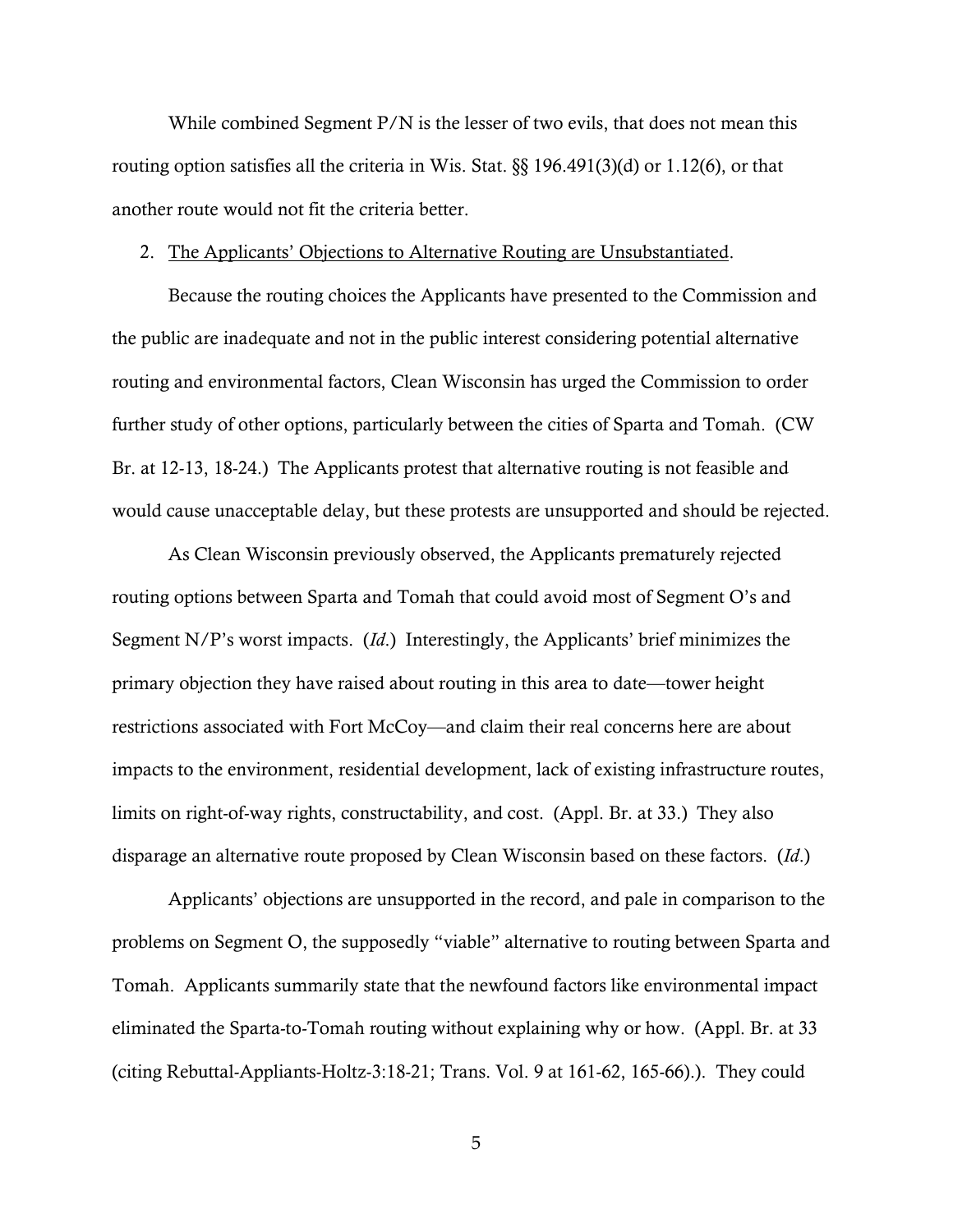likely not support these statements if they tried, since Applicants' witnesses admitted in the technical hearing that they had not actually studied many of the factors they claim precluded this routing:

- "I have not evaluated it from an environmental perspective," Trans. Vol. 9 at 197 (testimony of Nayo Parrett); "we did not evaluate [environmental impacts] in detail," Trans. Vol. 9 at 169 (testimony of Peter Holtz)
- "We haven't necessarily looked into detailed design in an area where we have height restriction, if you will" Trans. Vol. 9 at 112 (testimony of Mark Lorenz)

Indeed, Applicants' witnesses could not say whether any of these factors were worse closer to Fort McCoy than on Segment O. Trans. Vol. 9 at 169 (testimony of Mark Lorenz).

Applicants' attempts to disparage Clean Wisconsin's alternative route are also unfounded. While they claim Clean Wisconsin did not follow the Siting Priorities law or attempt to use existing right-of-way (Appl. Br. at 34), the raw numbers show this is untrue: CW-Modified Segment O uses 71-75% existing right-of-way as opposed to Segment O's mere 57%. (Direct-CW-Mosca-10; Surrebuttal-CW-Mosca-4:22-5:7.) The alternative route honors the Siting Priorities law better than the Applicants' own route, which clear-cuts brand new right-of-way for 20 miles at a time east of Cashton. Ex.-PSC-Weiss-1, Vo1. 1 at 143-44, 388-89. Indeed, the Applicants' witnesses agreed they had no basis to dispute Mr. Mosca's testimony that his alternative route used less new right-of-way than Segment O. Trans. Vol. 9 at 197 (testimony of Nayo Parrett); Trans. Vol. 9 at 169 (testimony of Peter Holtz).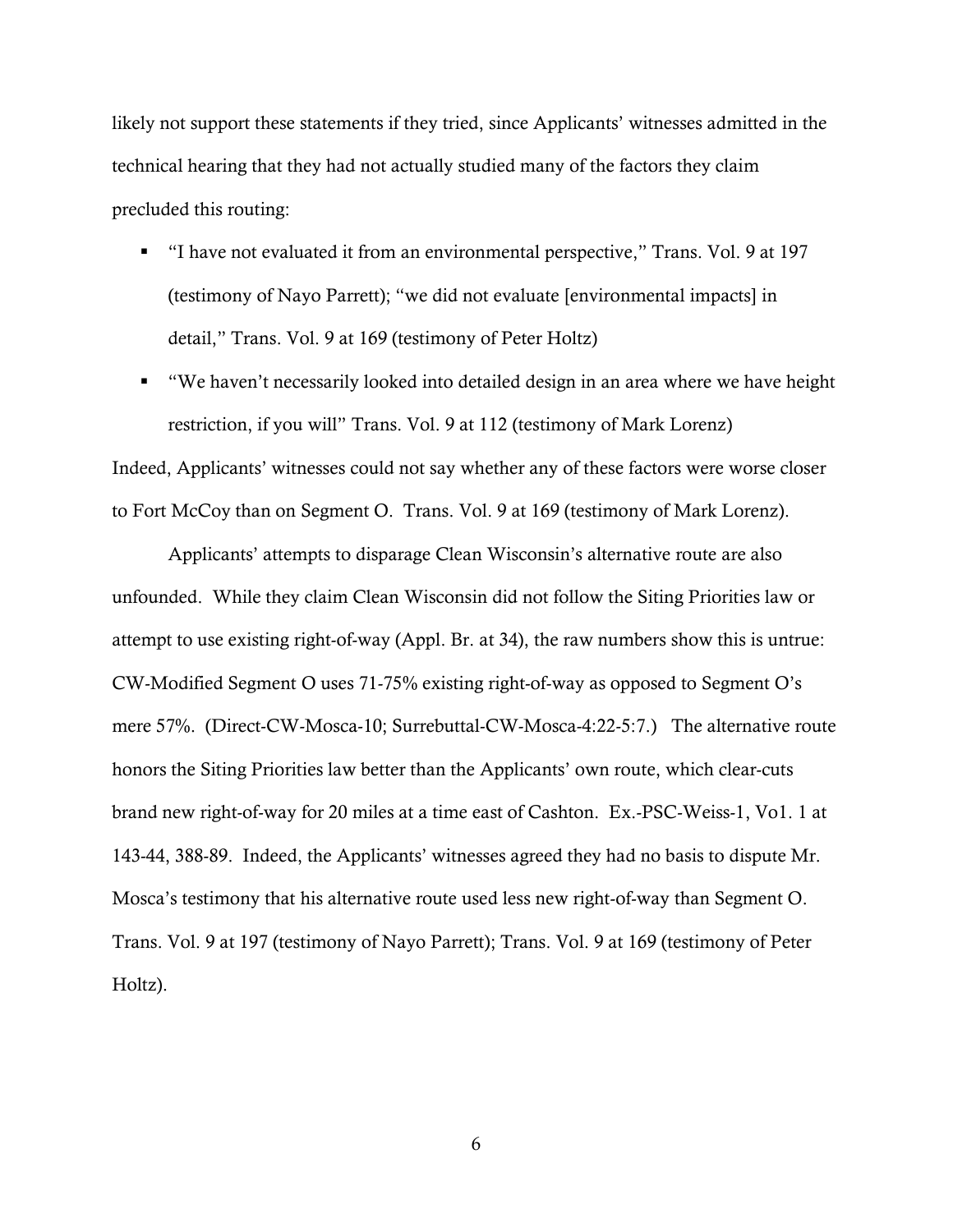The Applicants also misrepresent Clean Wisconsin's alternative route, claiming that it "assumes" undergrounding would be necessary for 2,100 feet. (Appl. Br. at 33.)<sup>4</sup> In truth, Clean Wisconsin's testimony was that 2,100 feet would occur in areas designated by the Applicants as height restricted, which can be dealt with in a variety of ways and not just by undergrounding. (Surrebuttal-CW-Mosca-3:24-21; CW Br. at 20-21.) The Applicants claim the number of sharp angles on CW-Modified Segment O is cost-prohibitive, but they also admit "we have not evaluated the angles on the Clean Wisconsin route." Trans. Vol. 8 at 232 (testimony of Peter Holtz). Lastly, the Applicants claim Clean Wisconsin's experts lack the expertise to site a transmission like (Appl. Br. at 34), but Applicants miss the point. Clean Wisconsin's witnesses demonstrated it is possible to develop a route that avoids what Applicants claimed was height-restricted area—an exercise Applicants never attempted, Trans. Vol. 8 at 230 (Holtz testimony)<sup>5</sup>—on a route that is shorter, flatter, less environmentally destructive, and that uses more existing ROW than Applicants' routes. The obstacles that Applicants claim precluded this routing are not insurmountable, Trans. Vol. 10 at 261 (Mosca testimony), yet Applicants rejected direct routing between Sparta and Tomah based on factors they did not actually analyze, in favor of the unpermittable route that became Segment O.

l

<sup>&</sup>lt;sup>4</sup> Applicants also mis-quote Clean Wisconsin's testimony, claiming Mr. Mosca took "short" cuts" in developing his alternative route, when the point of using this term in Mr. Mosca testimony was to show the modified route is a "short cut" between La Crosse to Lyndon Station, especially when compared to Segments P/N. Appl. Br. at 34; Direct-CW-Mosca-10.

<sup>&</sup>lt;sup>5</sup> As the Applicants' witness, Peter Holtz, testified:

Q. Did the applicant, once having an understanding of the Department of Defense concerns, try to find a route through this area that would traverse less of the red? A. No, we did not.

Trans. Vol. 8 at 230.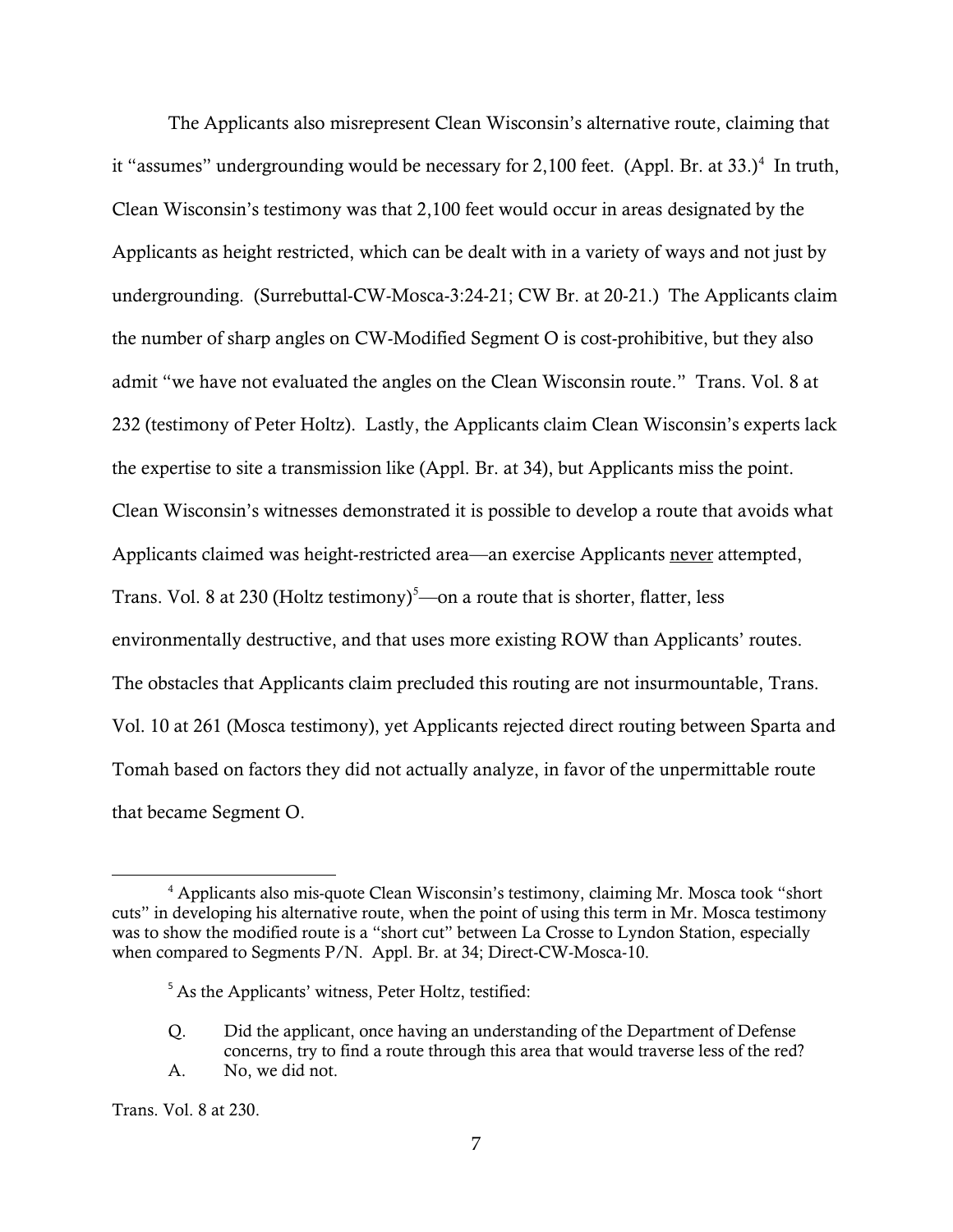Applicants' final objection to exploring routing between Sparta and Tomah is that it is too late, and that Clean Wisconsin cannot "shift the burden" to Applicants to study this route now. (Appl. Br. at 34.) The Applicants forget it is their burden to show why the Badger-Coulee line's costs to ratepayers, environmental impact, and overall hardship are worthwhile and meet the criteria of statute—including whether the line is in the public interest considering alternative routing. Wis. Stat. § 196.491(3)(d). Clean Wisconsin has shown why alternative routing is in the public interest, and the Applicants' inadequate consideration of routing earlier in the process, on shorter and less environmentallydestructive routes, should not excuse proper consideration of viable routes now.

The Applicants' complaints that further study would jeopardize the project's inservice date are also not supported—beyond, again, their own conclusory and self-serving testimony. Sur-surrebuttal-Applicants-Henn-4:13-16. Similarly, Intervenors MISO and Wisconsin Business and Labor Intervenor Group speculate that further study "could" delay the project or cause additional expense, but they cite nothing to show this is true. (MISO Br. at 13-14; WBLIG Br. at 6.) Such speculation is not substantial evidence. *Bretl v. LIRC*, 204 Wis. 2d 93, 100, 553 N.W.2d 550 (Ct. App. 1996). Meanwhile, record evidence shows that Applicants do not intend to commence substantial construction west of Tomah until 2017, Ex.-Applicants-Henn-5 (Resp. to Interrogatory 7-CW/Inter-31), and that project engineering will take a year and a half after route selection in any case, Trans. Vol.8 at 108 (testimony of Terrance Henn). Construction is not imminent. Plus, as Applicants admit, some of the work has already been done (Appl. Br. at 33)—Applicants just need to finish it.

For these reasons, the Applicants have not met their burden to show the Badger-Coulee transmission line location is in the public interest, considering alternative locations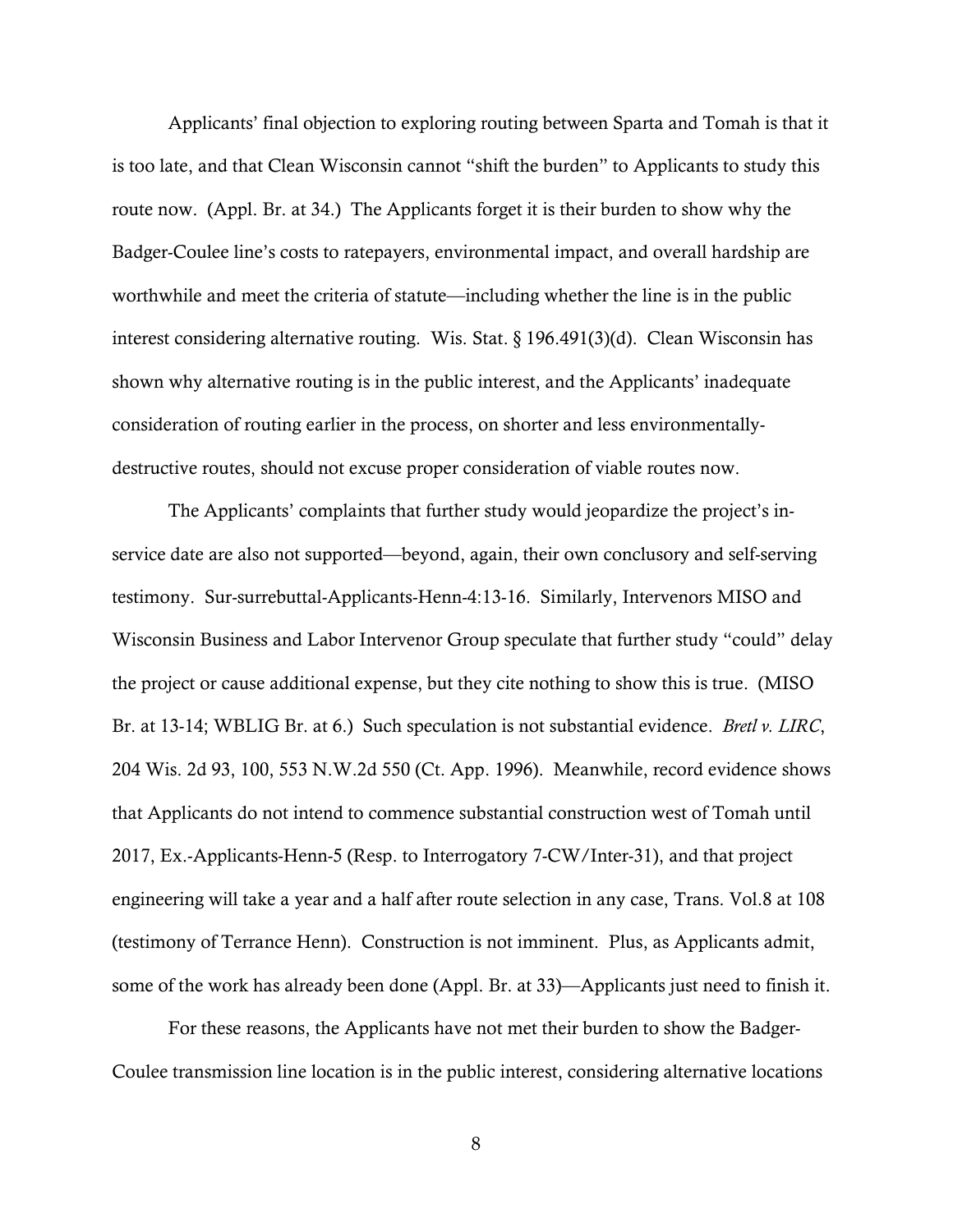or routes and environmental factors. Wis. Stat. §§ 196.491(3)(d)3., 3r., 4., 6. Even Applicants now recognize the fatal flaws with Segment O, and Segments N/P are still costly, unnecessarily long, and environmentally damaging. The Commission should order study of alternative routing between Sparta and Tomah that could avoid these impacts and reject the Applicants' claims that doing so is impossible. Should the Commission determine it is appropriate to approve routing as proposed, however, it should select Segments P/N for the reasons stated in Clean Wisconsin's initial brief.

B. *Any Final Order Approving the CPCN Should Include Order Points to Protect the Environment and Reduce Impacts*.

Should the Commission decide it is appropriate to issue the CPCN at this time, the Commission's order should include points to avoid and reduce adverse impacts on environmental values that would otherwise be caused by the Badger Coulee Transmission Line. Wis. Stat. § 196.491(3)(d)4, (e).

1. Order Points Addressing Environmental Matters are Authorized by Statute and Consistent with the Commission's Prior Practice.

As an initial matter, Applicants state that to allow for "flexibility" and "assessment of site needs on a case-by-case basis," the Commission should not order specific environmentally-related order points. This argument is inconsistent Wis. Stat. § 196.491(3)(e) and the Commission's prior practice, and is ill-advised for a project of this magnitude and impact. (Surrebuttal-CW-Howe-6:3-13.)

The Commission has broad authority to do "all things necessary and convenient to its jurisdiction." Wis. Stat. § 196.02(1); *see also Wisconsin's Envtl. Decade v. PSC*, 81 Wis. 2d 344, 351, 260 N.W.2d 712 (1978) ("The primary purpose of the public utility laws in this state is the protection of the consuming public."). In multiple prior cases, the Commission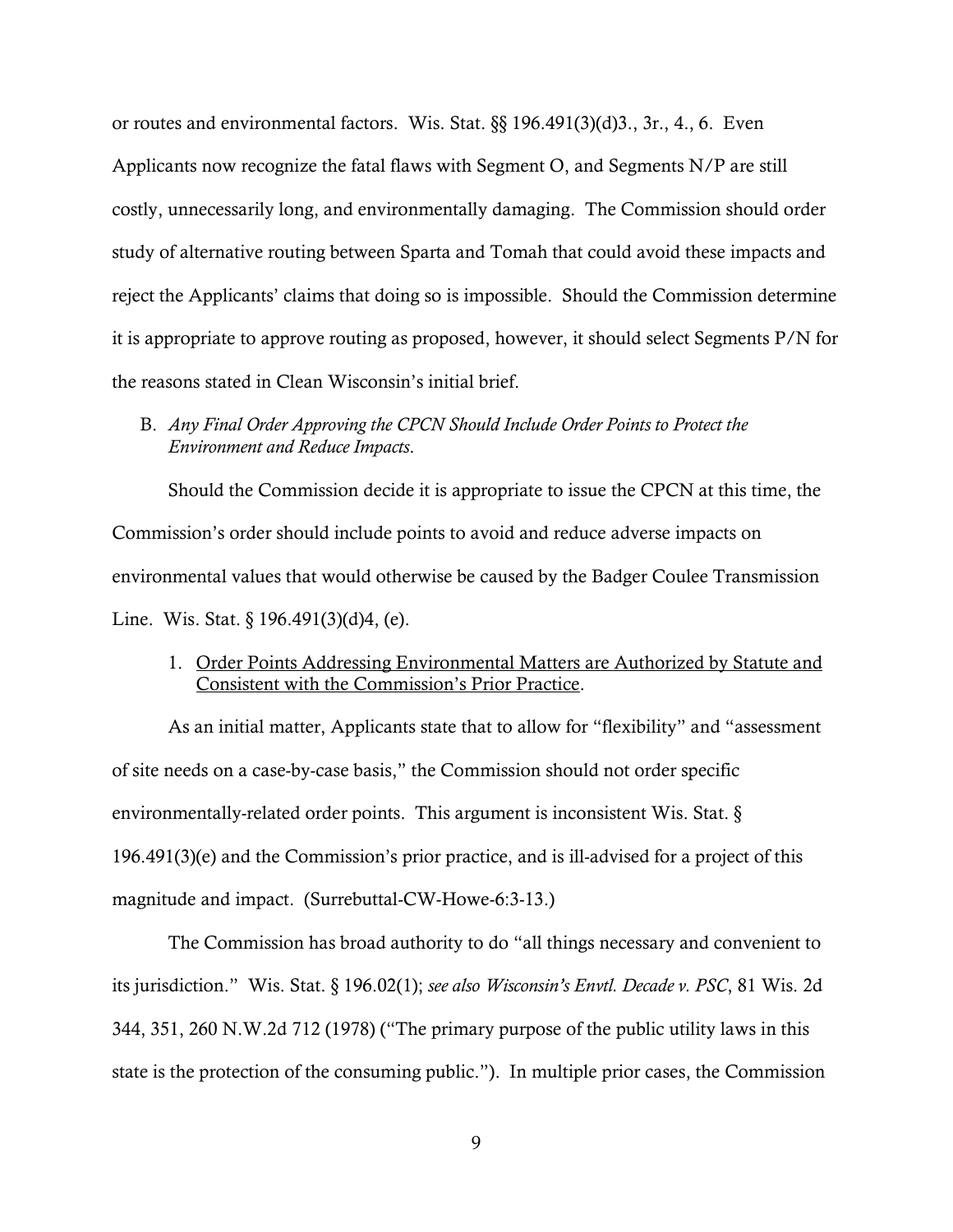has included specific order points to minimize a project's environmental impact and protect

the public interest. These order points have required, among other things:

- Implementation of specific environmental mitigation techniques approved in a final decision, including 51 "environmental commitments" agreed to by ATC on a range of issues, installation of bird flight diverters, and observance of avoidance periods for rare birds and restoration of disturbed habitat, *In re Application to Construct a New 345 kV Transmission Line from the Rockdale Substation to the West Middleton Substation*, Docket 137-CE-147, Final Decision at 59 (6/26/09)
- Surveys for invasive nuisance species prior to construction, consultation with landowners to retain as much existing vegetation as possible in the border zone of the easement area, and updates to staff on post-construction vegetation management. *In re Upgrade of Electronic Transmission Facilities Between the Existing Stone Lake and Couderay Substations*, Docket 4220-CE-176 at 27 (9/27/12).
- Use of specified seed mixes on different route locations, including upland areas, to help minimize the spread of invasive species. *In re Natural Gas Transmission Lateral from the Viking Gas Transmission Company Interstate Pipeline to the City of Tomah*, Docket 6650-CG-233, at 22 (7/18/14).
- Consultation with conservation organizations whose land is affected by transmission line routing, to determine appropriate measures to avoid or minimize impacts on the affected land, *In re Joint Application for the CapX Twin Cities-Rochester-La Crosse Project*, Docket 5-CE-136, Final Decision at 51 (5/30/12).

Order points addressing environmental issues are common and necessary to address sitespecific issues presented by different projects, *see Wis. Indus. Energy Group v. PSC*, 2012 WI 89, ¶ 48, 342 Wis. 2d 576, 819 N.W.2d 240, and such modifications are explicitly

authorized by Wis. Stat.  $\S$  196.491(3)(e).

The Applicants urge that order points are essentially too limiting, and are

unnecessary since Applicants will "develop environmental plans prior to construction in

consultation with the WDNR and Commission-designated IEM." (Appl. Br. at 36.) Clean

Wisconsin agrees with developing environmental plans prior to construction in specific

areas, but disagrees with deferring important mitigation decisions until after the order.

(Surrebuttal-CW-Mosca-8.) What happens post-order on matters like long-term vegetation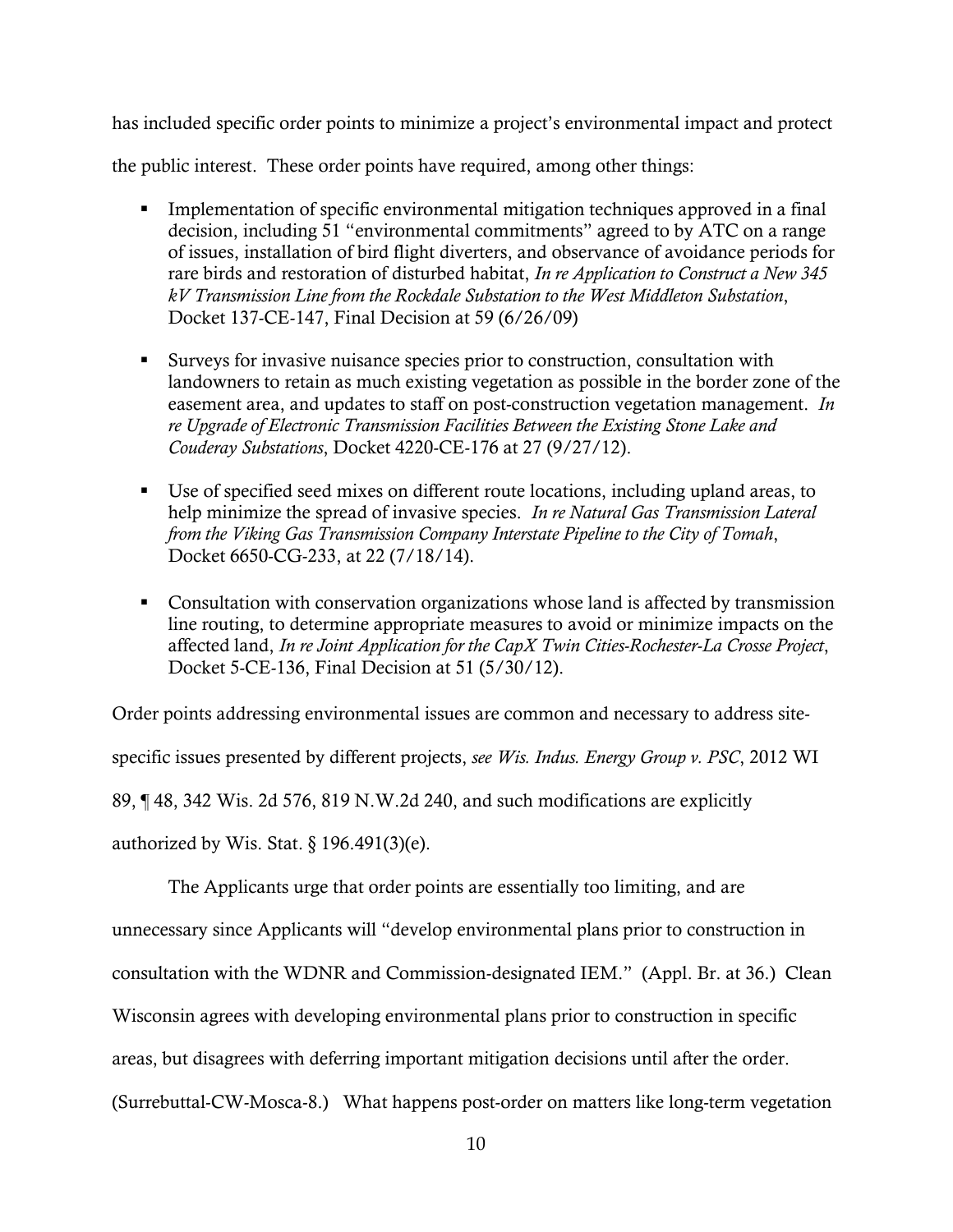management will have a profound influence on the project's ultimate environmental impact. (Direct-CW-Mosca-15.) Furthermore, deferring decisions until after a final order is issued cuts out the public, since there is no open process associated with developing environmental plans that Clean Wisconsin is aware of. Order points are needed to guide the content of these plans and ensure meaningful mitigation occurs, as well as to reassure the public that such mitigation is happening. (Surrebuttal-CW-Howe-6; Surrebuttal-CW-Mosca-8.)

 Plus, Clean Wisconsin and ATC disagree on some aspects of environmental mitigation, like revegetation in the border zone, and Commission involvement will be necessary to decide this issue. Once settled, the Commission's order can set the goals or standards that should be applied post-construction, even if the precise methods of executing these standards are decided later through environmental plans and consultation with DNR and IEMs. Contrary to Wisconsin Business and Labor Intervenor Group's and Applicants' unsupported assertions (WBLIG Br. at 5; Appl. Br. at 42), there is no evidence that there will be any project delay associated with imposing order points that protect the environment and public interest. Even if there were, concerns regarding delay should not trump the requirement to satisfy statutory criteria under Wis. Stat. § 196.491(3)(e).

The Commission should rely on the expertise that has been presented in these proceedings to develop order points in four specific areas Clean Wisconsin outlined in its initial brief: 1) Revegetation, 2) the Leopold-Pine Island area, 3) avian mitigation, and 4) endangered resources. (CW Br. at 29-43). Reasonable order points are explained in the initial brief and are further discussed below.

2. Enhanced Vegetation Management, Including Regrowth of Shrubs in the Rightof-Way and Specified Reseeding, is Appropriate.

The Applicants oppose allowing low-growing shrubs to re-grow in the ROW border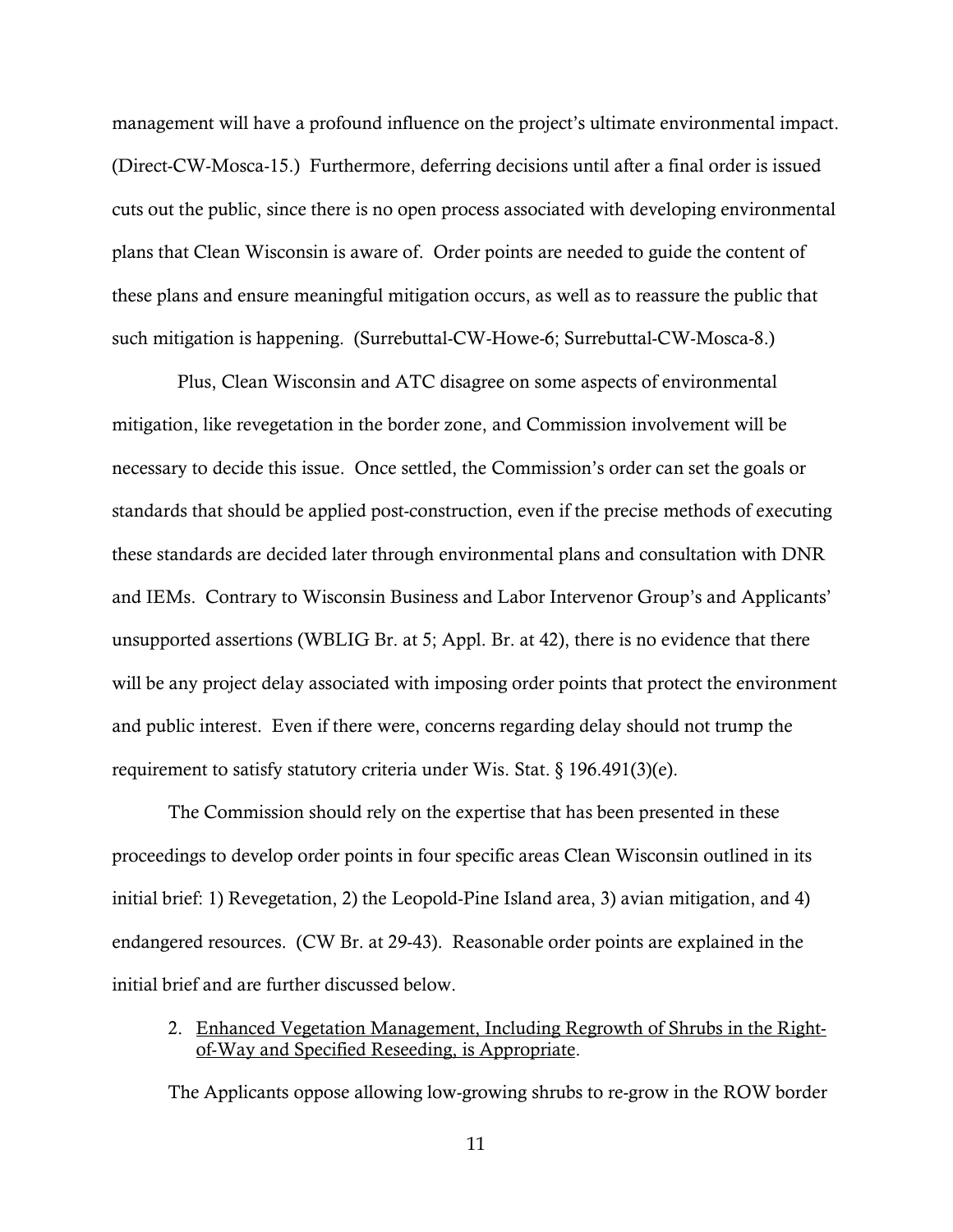zone and developing more robust native seed mixes, as urged by Clean Wisconsin. (Appl. Br. at  $36-37$ .) $6$  In contrast the many benefits of these revegetation techniques, including preservation of ecological balance (Clean Wisconsin Br. at 29-35), the Applicants have not shown any good reasons why they should not be ordered.

Allowing shrubs to re-grow in the border zone will provide habitat for migratory birds and other species, soften impact to adjacent habitat, help stabilize slopes and prevent erosion, and ease maintenance burdens and costs. (*Id*.) Indeed, the U.S. Fish & Wildlife Service strongly urged that the Applicants mitigate the substantial loss of migratory bird habitat that would be caused by the Badger Coulee line's construction, and smart replanting and revegetation of the ROW, including with shrubs, can accomplish just that. Ex.-PSC-Weiss-1, Vol. 1, Appx. E (letter dated 10/9/14); Direct-CW-Howe-10. Applicants do not dispute these benefits, but suggest that allowing shrubs to re-grow violates Applicants' "established" management practices, are "not the norm," and "could" impact reliability and compliance with federal standards. (Appl. Br. at 37.) These claims are unsupported.<sup>7</sup>

First, it has not been an "established" practice to clear cut ROWs for the life of a 345 kV line, either among or within the Applicants' organizations. ATC witnesses agreed that it has been the practice of utilities in the past to allow some shrub growth in the border zone, Trans. Vol. 8 at 236 (testimony of Peter Holtz), and NSPW's vegetation management plan

l

<sup>6</sup> The Applicants claim no one disputes that the entire ROW should initially be clear-cut (Appl. Br. at 36), but Clean Wisconsin agrees with PSC staff that the Applicants should leave as much vegetation as possible in valleys where there is sufficient clearance between the tops of trees and the conductors. Direct-PSC-Weiss-7.

<sup>&</sup>lt;sup>7</sup> Clean Wisconsin disagrees with CETF's argument that NERC standards require clearcutting in the ROW over the life of the line. (CETF Br. at 13-14.) Indeed, the Final EIS, which CETF cites, recognizes that low-growing woody vegetation may be maintained in the border zone. Ex.-PSC-Weiss-1, Vol. 1 at 93.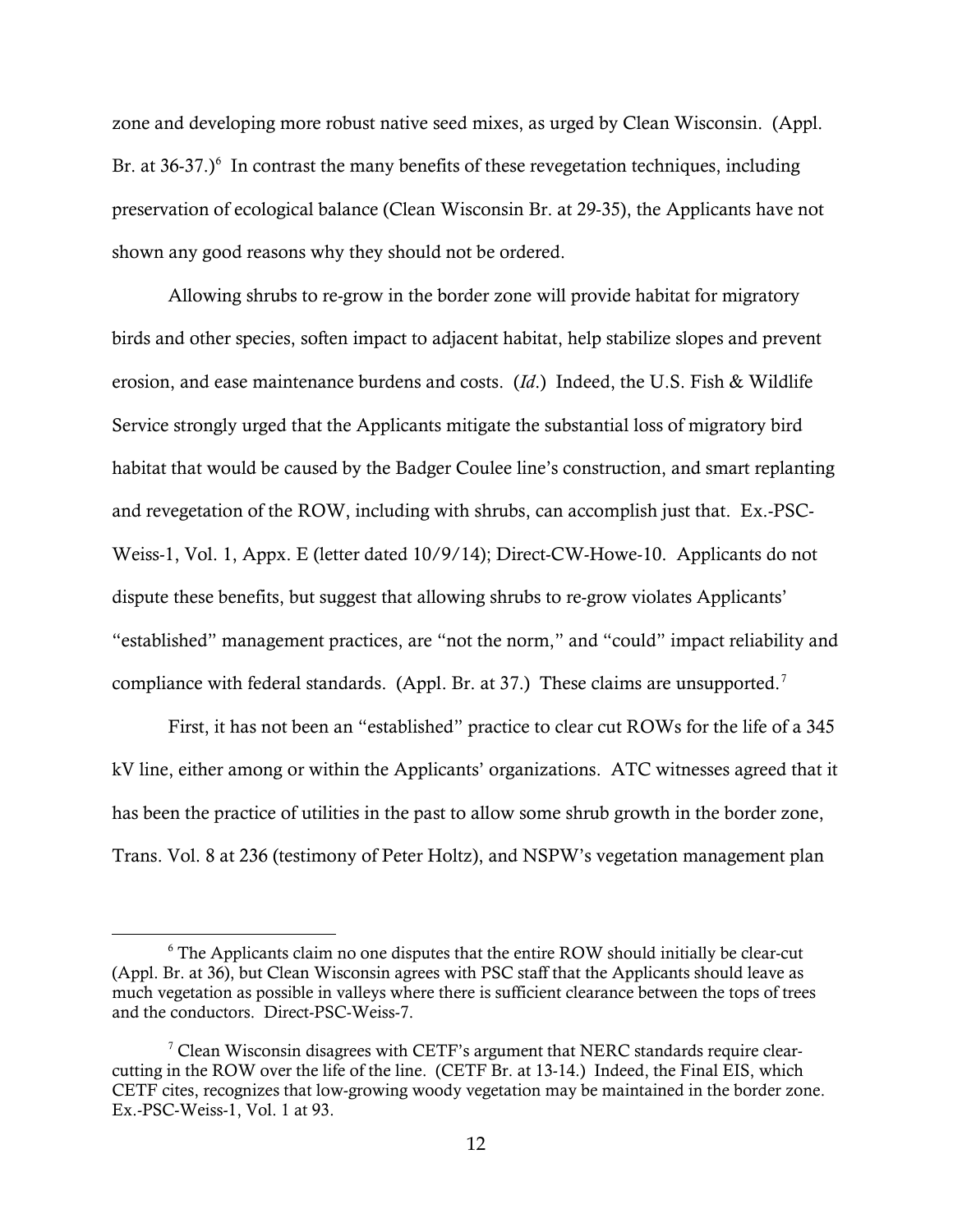shows a "bramble and byrnes" approach that "allow[s] for different types of vegetation in the ROW," including low-growing shrubs:



Ex.-CW-Mosca-12 at 15. The Applicants' portrayal of Clean Wisconsin's requests as somehow abnormal is a misrepresentation.

Second, the Applicants have not presented any witness who can credibly substantiate their claims of what the applicable federal standards are, or their claim that reliability "could" be affected if Clean Wisconsin's recommendations are adopted. (Appl. Br. at 37.) At best, they supplied the testimony of Peter Holtz, an ATC routing and siting manager with a business administration degree who himself agreed "I'm not a vegetation expert in terms of plantings," and that his limited knowledge about federal standards was derived from others. Dirct-Applicants-Holtz-1; Trans. Vol. 8 at 240, 242; *see also* Trans. Vol. 192, testimony of Nayo Parrett ("I can't tell you the specific FERC standards. That's not my area."). NSPW did not present any testifying expert on this matter at all. $^8$  To the extent

<sup>&</sup>lt;sup>8</sup> Xcel's vegetation management plan states that the company maintains 15 feet of clearance between vegetation and the conductors for a 345 kV line. Ex.-CW-Mosca-12 at 18. This clearance well exceeds the approximately three-foot clearance that the rules actually require (Ex.-CW-Howe-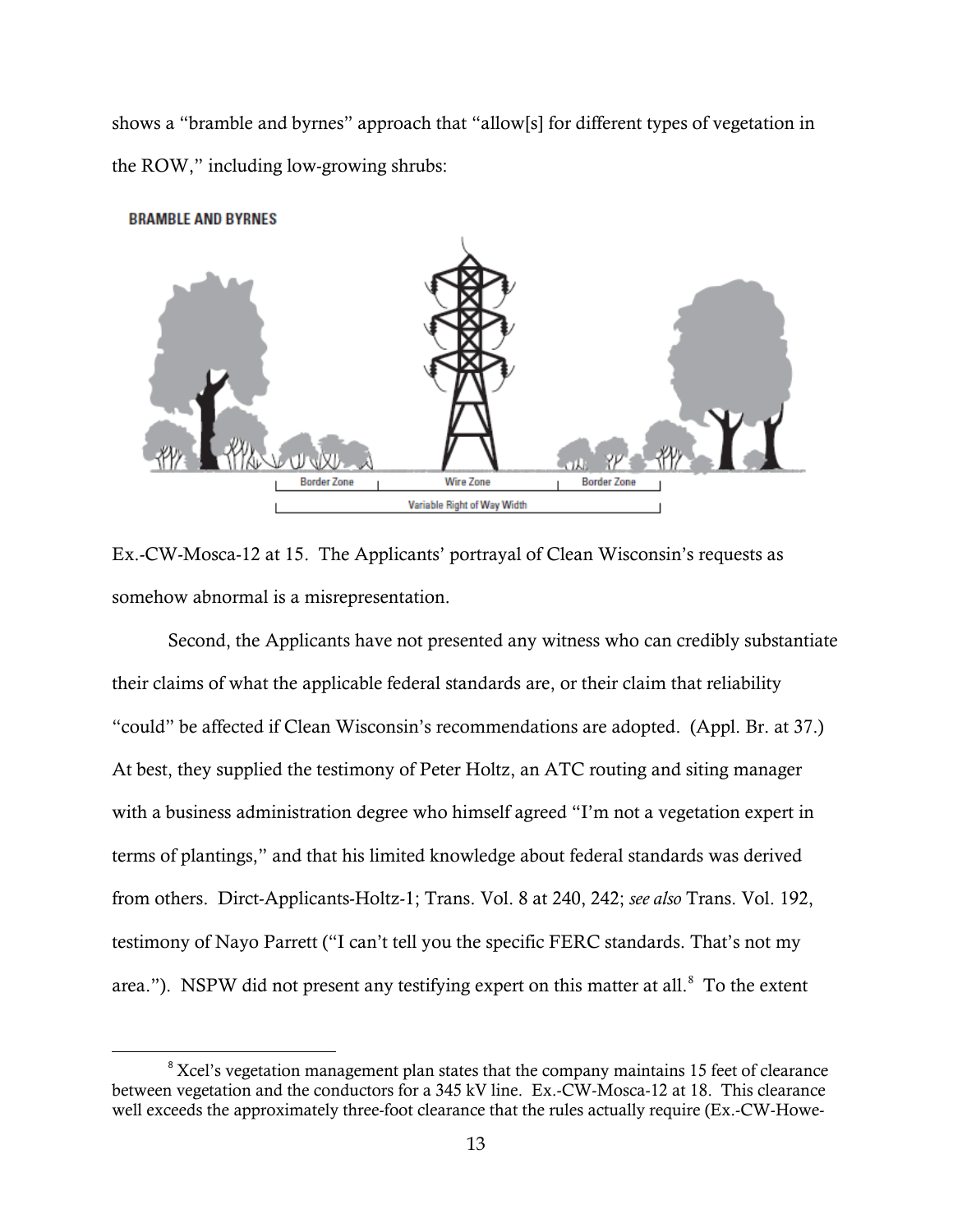there is confusion among utilities about how far the federal standards really go, the Commission could examine the issue of ROW management state-wide and devise general guidelines that would improve habitat and reduce environmental impacts of transmission lines everywhere, consistent with reliability needs. (*See* Direct-CW-Mosca-16.) But for now, Clean Wisconsin has shown that the Applicants' over-zealous interpretation is not actually supported by the rules, and that maintaining a shrub-free corridor for the life of the line will significantly increase its environmental impacts. (CW Br. at 31-33.)

Third, Applicants inaccurately claim that Clean Wisconsin seeks a "blanket requirement" that low growing woody vegetation be allowed to regrow everywhere in the border zone. (Appl. Br. at 36.) Notably, they cannot cite to any testimony from Clean Wisconsin for this proposition. What Applicants seem to really fear is anything that limits their discretion, claiming that "final decisions" about how to revegetate in specific locations "are typically made after a post-construction evaluation." (Appl. Br. at 36.) Clean Wisconsin understands that allowing shrubs to regrow is subject to landowner approval and other considerations, such as existing uses of the ROW for roads or other features, and that some flexibility will be needed based on these site-specific conditions. Yet due to the many demonstrated benefits of allowing diverse low-growing vegetation in the border zone (and the Applicants' failure to propose any alternate strategies for offsetting the loss of migratory bird and other habitat), any final Commission should order that low woody vegetation be allowed to regrow in the border zone where site conditions allow.

As with regrowth of woody vegetation, Applicants also oppose any order point that "alters" their "seeding practices." (Appl. Br. at 37.) The Applicants want to defer reseeding

<sup>20;</sup> Ex.-CW-Howe-21) but nonetheless is achievable for shrubs with a maximum height of 10' and where conductors are at least 25.1 feet above ground. (CW Br. at 31-32.)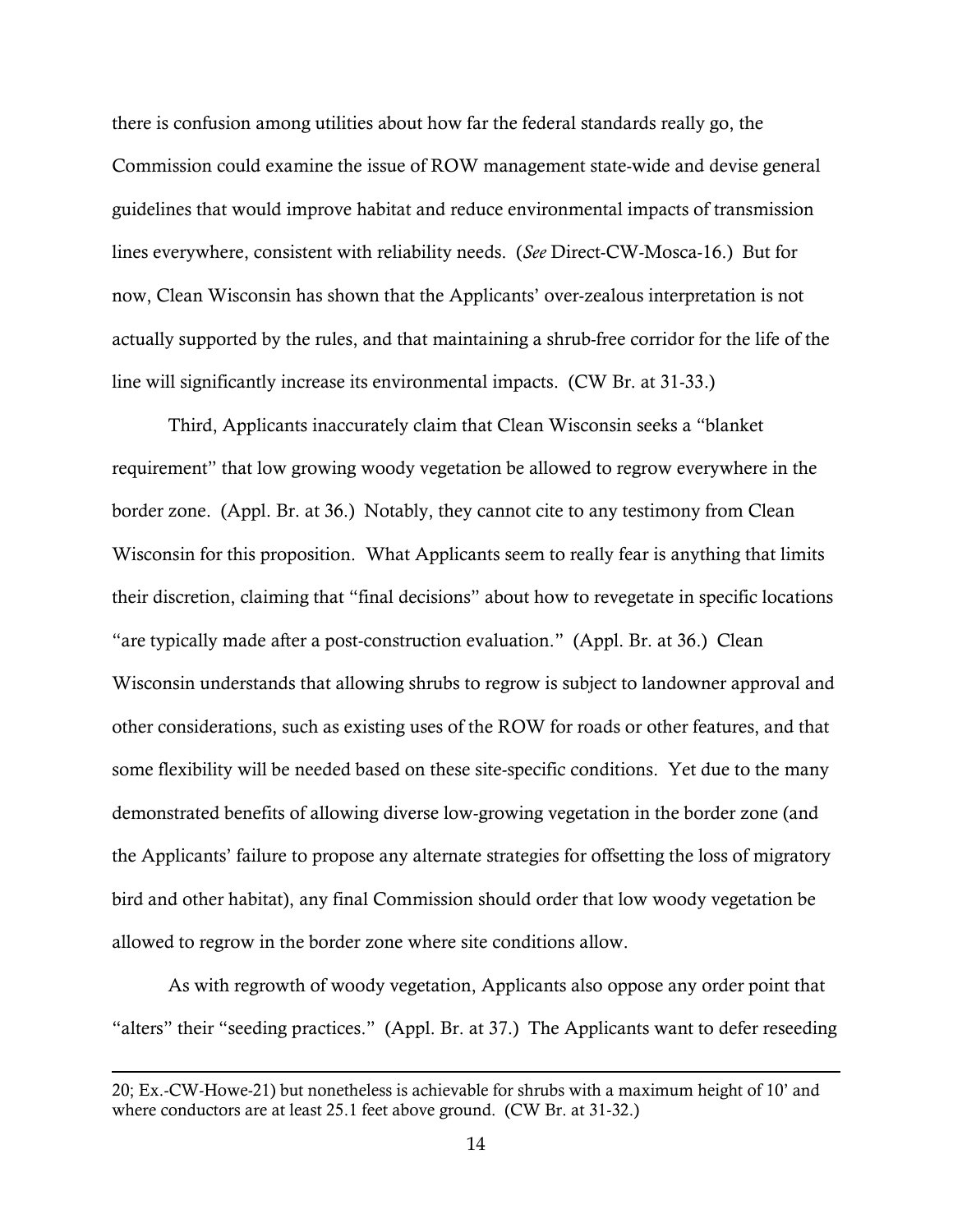decision until after construction, but as Clean Wisconsin has explained at length, reseeding choices should be made before ground is broken based on pre-construction assessments. (CW Br. at 30, 33.) If reseeding is solely a field call, Applicants may lack important information for appropriate seeding choices, depending on the time of year and other factors. Surrebuttal-CW-Mosca-6.

The Applicants'' "typical" seed mixes—which Clean Wisconsin has seen—also lack sufficient native species and forbs for certain areas and should be supplemented. Surrebuttal-CW-Mosca-7. These "typical" mixes also ignore measures Applicants' witnesses have agreed to in their testimony: planting milkweed and other plants for pollinator species as recommended by the U.S. Fish & Wildlife Service, and using New Amsterdam Grassland seed for revegetation in that area. (CW Br. at 33.) But, recognizing the need for some flexibility, Mr. Mosca developed reasonable suggestions for how reseeding could be addressed in the final order:

The Commission could Order the Applicants to develop and use native seed mixes, including forbs, for all segments and conditions along the route (especially in forested areas in Segments, N, P, and O) . . . Alternatively, the PSC could order the Applicants to provide a native vegetation seeding and maintenance plan and protocols that would be ecologically sustainable and least disruptive to local wildlife. The plan could be developed with and monitored by the Independent Environmental Monitor

Surrebuttal-CW-Mosca-7-8.

Reasonable options are available for addressing revegetation and reseeding in any

final order, and these options should be employed as Clean Wisconsin has recommended.

3. Mitigation Measures in the Leopold-Pine Island IBA.

Clean Wisconsin appreciates that the Applicants support the use of H-frame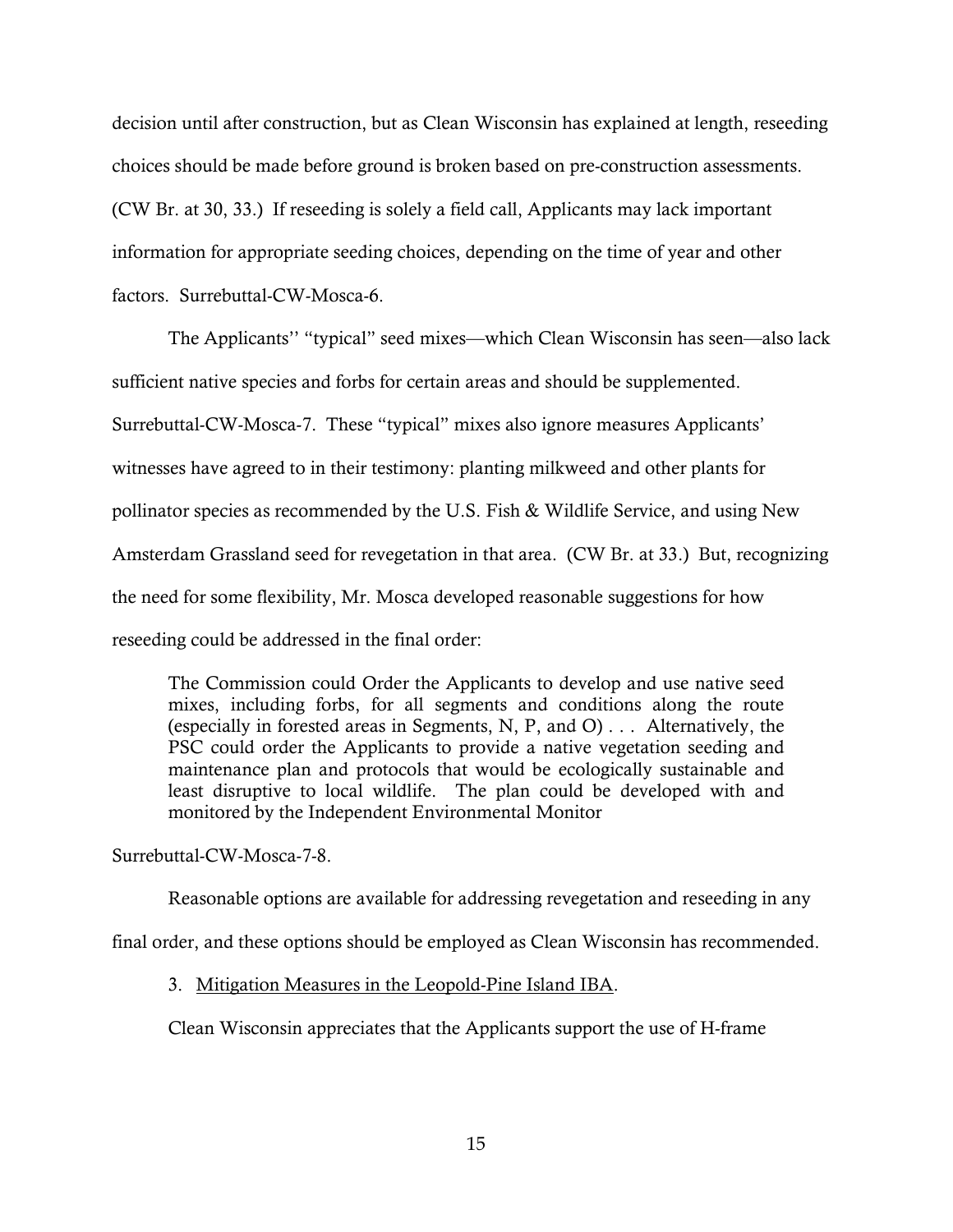structures on Segments H or I to mitigate bird impacts. (Appl. Br. at 38.) This measure, while necessary, is not sufficient to avoid bird collisions and mitigate impacts in this important area. Clean Wisconsin reiterates its recommendations that the Commission order that towers be constructed as low as possible, that the Applicants employ line-marking devices, and that a study of methods to further reduce impacts on this and future lines be funded. (CW Br. at 35-38.) While these measures will increase project costs, they are in the public interest given the unique environmental setting of the Leopold-Pine Island IBA, the collaboration of public and private groups to improve the area for birds, the heavy bird traffic that has resulted, and the need to understand effective measures to reduce fatal bird collisions. *Id*. The Commission has ordered similar measures for other unique and valuable locales, such as the UW Arboretum, because they serve the public interest. *In re Application to Construct a New 345 kV Transmission Line from the Rockdale Substation to the West Middleton Substation*, Docket 137-CE-147, Final Decision at 45 (6/26/09). The same is true here.

## 4. Avian Mitigation Plan (AMP).

Clean Wisconsin also appreciates that the Applicants have proposed an avian mitigation plan (Appl. Br. at 38), and Clean Wisconsin recommended some specific content for the plan in its initial brief (CW Br. at 38-39). Yet Clean Wisconsin is concerned with statements in the Applicants' brief that the "AMP will include information about mitigation strategies and measures determined in the CPCN proceeding," such as H-frame structures. (Appl. Br. at 38 (emphasis added).) As Clean Wisconsin has emphasized, based on the testimony of Dr. Howe and the DNR's expert, Yoyi Steele, the AMP should not be limited to measures the Commission may order in this particular proceeding. (CW Br. at 38-39.) In order for the AMP to realize its potential as a "living document" that adapts mitigation to